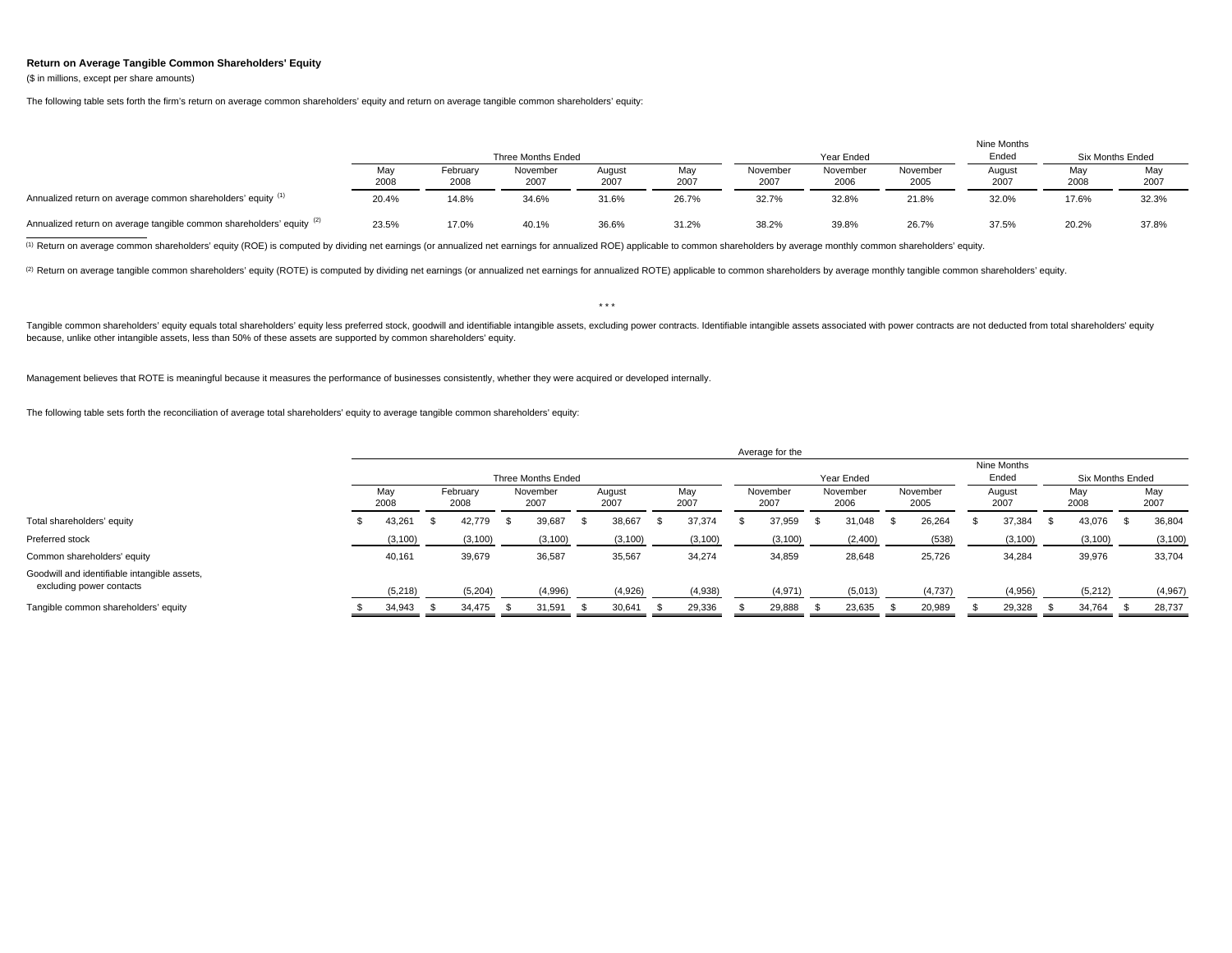## **Adjusted Assets, Tangible Equity Capital, Adjusted Leverage Ratio and Tangible Book Value Per Common Share**

(\$ in millions, except per share amounts)

The following table sets forth information on the firm's assets, shareholders' equity, leverage ratios and book value per common share:

|                                          | As of |           |    |               |    |               |  |               |  |                 |  |               |               |
|------------------------------------------|-------|-----------|----|---------------|----|---------------|--|---------------|--|-----------------|--|---------------|---------------|
|                                          |       | May 2008  |    | February 2008 |    | August 2007   |  | May 2007      |  | November 2007   |  | November 2006 | November 2005 |
| Total assets                             | - 35  | 1,088,145 | ж  | ,189,006      |    | 1,045,778     |  | 943,196<br>\$ |  | 1,119,796<br>\$ |  | 838,201<br>\$ | 706,804       |
| Adjusted assets <sup>(1)</sup>           |       | 653,514   |    | 788,746       |    | 706,903       |  | 653,861       |  | 747,300         |  | 541,033       | 466,500       |
| Total shareholders' equity               |       | 44,818    |    | 42,629        |    | 39,118        |  | 38,459        |  | 42,800          |  | 35,786        | 28,002        |
| Tangible equity capital (2)              |       | 44,541    |    | 42,428        |    | 39,203        |  | 38,540        |  | 42,728          |  | 33,517        | 26,030        |
| Leverage ratio <sup>(3)</sup>            |       | 24.3 x    |    | 27.9 x        |    | 26.7 x        |  | $24.5 \times$ |  | $26.2 \times$   |  | $23.4 \times$ | $25.2 \times$ |
| Adjusted leverage ratio <sup>(4)</sup>   |       | 14.7x     |    | 18.6x         |    | $18.0 \times$ |  | 17.0 $\times$ |  | $17.5 \times$   |  | $16.1 \times$ | $17.9 \times$ |
| Common shareholders' equity              | \$    | 41,718    | \$ | 39,529        | \$ | 36,018        |  | \$<br>35,359  |  | \$.<br>39,700   |  | \$<br>32,686  | 26,252        |
| Tangible common shareholders' equity (5) |       | 36,441    |    | 34,328        |    | 31,103        |  | 30,440        |  | 34,628          |  | 27,667        | 21,530        |
| Book value per common share (6)          | \$    | 97.49     | \$ | 92.44         | \$ | 84.65         |  | \$<br>81.30   |  | £.<br>90.43     |  | \$<br>72.62   | 57.02         |
| Tangible book value per common share (1) |       | 85.16     |    | 80.28         |    | 73.10         |  | 69.99         |  | 78.88           |  | 61.47         | 46.76         |

(1) Adjusted assets excludes (i) low-risk collateralized assets generally associated with the matched book and securities lending businesses, (ii) cash and securities segregated for regulatory and other purposes and (iii) and identifiable intangible assets, excluding power contracts. Identifiable intangible assets associated with power contracts are not deducted from total assets in order to be consistent with the calculation of tangible eq and the adjusted leverage ratio (see footnote 2 below). The following table sets forth the reconciliation of total assets to adjusted assets:

|                 |                                                              |            |    |               |     |             | As of         |                 |    |               |               |
|-----------------|--------------------------------------------------------------|------------|----|---------------|-----|-------------|---------------|-----------------|----|---------------|---------------|
|                 |                                                              | May 2008   |    | February 2008 |     | August 2007 | May 2007      | November 2007   |    | November 2006 | November 2005 |
| Total assets    |                                                              | 1,088,145  | £. | 1,189,006     | \$. | 1,045,778   | \$<br>943,196 | \$<br>1,119,796 | £. | 838,201       | 706,804       |
| Deduct:         | Securities borrowed<br>Financial instruments purchased under | (298, 424) |    | (294, 047)    |     | (267, 200)  | (243, 835)    | (277, 413)      |    | (219, 342)    | (191, 800)    |
|                 | agreements to resell, at fair value                          | (130, 897) |    | (107, 800)    |     | (80, 494)   | (69, 213)     | (85, 717)       |    | (82, 126)     | (83, 619)     |
| Add:            | Financial instruments sold, but not yet purchased,           |            |    |               |     |             |               |                 |    |               |               |
|                 | at fair value                                                | 182,869    |    | 230,060       |     | 196,106     | 177,202       | 215,023         |    | 155,805       | 149,071       |
|                 | Less derivative liabilities                                  | (98, 022)  |    | (118, 776)    |     | (84, 695)   | (70, 304)     | (99, 378)       |    | (65, 496)     | (57, 829)     |
|                 | Subtotal                                                     | 84,847     |    | 111,284       |     | 111,411     | 106,898       | 115,645         |    | 90,309        | 91,242        |
| Deduct:         | Cash and securities segregated for regulatory                |            |    |               |     |             |               |                 |    |               |               |
|                 | and other purposes                                           | (84, 880)  |    | (104, 496)    |     | (97, 677)   | (78, 266)     | (119, 939)      |    | (80,990)      | (51, 405)     |
|                 | Goodwill and identifiable intangible assets,                 |            |    |               |     |             |               |                 |    |               |               |
|                 | excluding power contacts                                     | (5,277)    |    | (5,201)       |     | (4, 915)    | (4,919)       | (5,072)         |    | (5,019)       | (4, 722)      |
| Adjusted assets |                                                              | 653,514    |    | 788,746       |     | 706,903     | 653,861       | 747,300         |    | 541,033       | 466,500       |